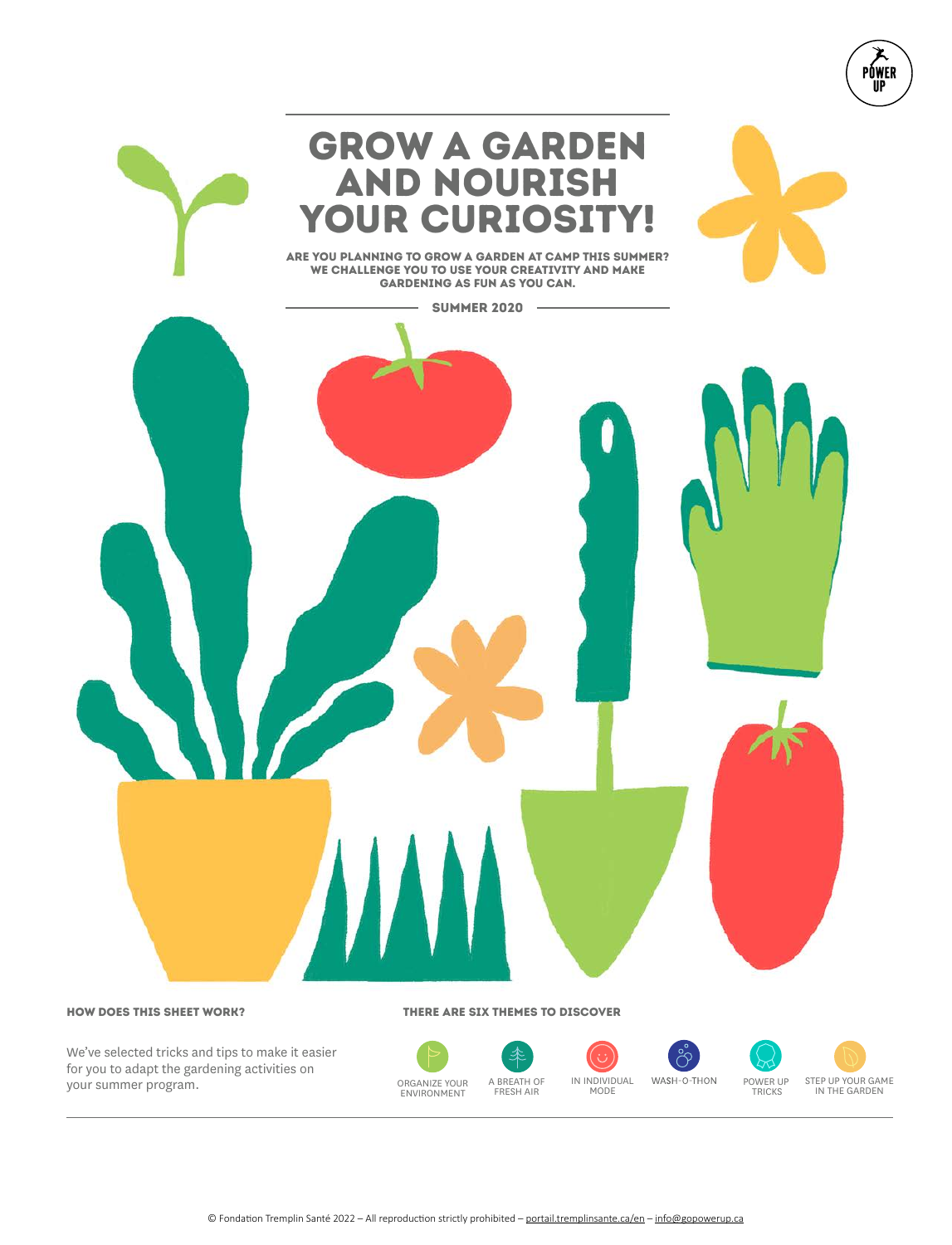



## Organize your environment

**At camp, the clearer the visual cues are, the more that the campers will know where to position themselves.**

**Configure the garden space so that each camper can have their small plot or their own workspace.** 

Use coloured posters to identify each camper's plot or space.

**Mark the ground and consider using arrows to indicate the direction to follow when walking in the garden.** 

Ex. Use grass paint, pickets with arrows, etc.

**Consider encouraging active transportation to get to the garden.** 





# a breath of fresh air

**This is the time to explore your environment and optimize the potential of everything around you.**

**Observe the terrain; the smallest grassy space can become a colourful garden.** 

**Rethink asphalt spaces; consider placing raised beds or potted plants in those spaces.**

**Both shade and sunlight are the allies of plants. Determine which plants are best suited to your garden.** 

Raspberries, strawberries and tomatoes are a few examples of plants that love sun.

The following plants love shade: arugula, nappa cabbage, spinach, coriander, lettuce, potatoes, radishes, turnips, mint, parsley, rosemary and basil.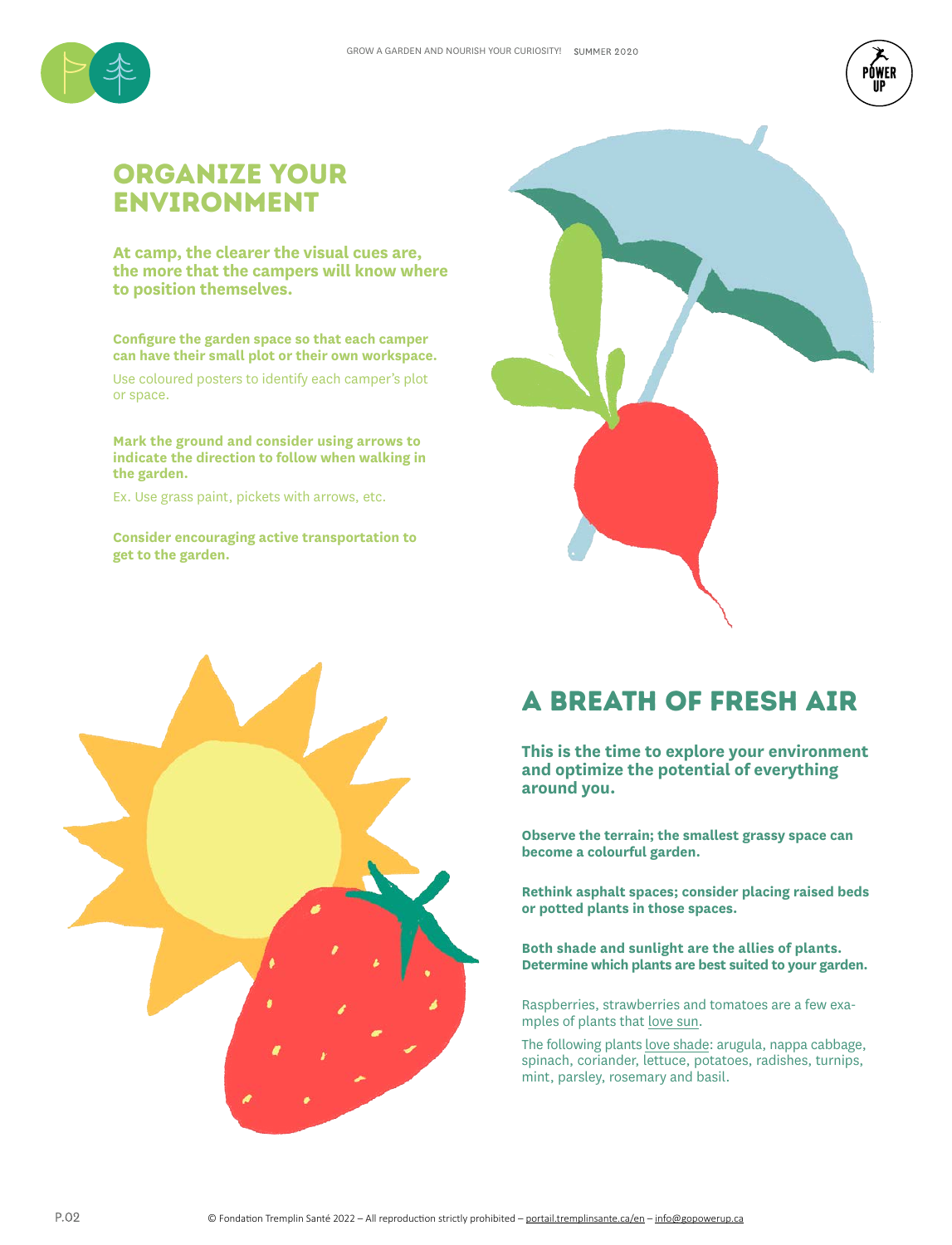





# IN INDIVIDUAL MODE

**In order to avoid physical contact, favour**  or material that can be used individually.

**Ensure that the two-metre distance between each person is observed.**

Ex. Consider using hoops, pool noodles or posters created by the campers themselves.

Use separate containers and ask the campers to decorate them as they see fit. Each camper can have his or her own bag of earth for planting vegetables, fruits or herbs.

### **Stick to a schedule to limit the number of people or groups in the garden at the same time.**

Post a printed copy of the garden schedule at the entrance so that it is easy to consult.

**Consider assigning tasks in such a way that each camper has a specific responsibility. In doing so, you will encourage the campers to be independent, promote the acquisition of knowledge, and instill a sense of pride in the campers.**

Observe them to determine if certain tasks need to be adjusted to make them more interesting and, above all, give them as much freedom as possible (choosing tasks and adjusting them, choosing plots, etc.) The campers will be more inclined to buy in if they have a task that is theirs alone.

Examples of potential garden tasks: weeding, watering, harvesting

**Make sure the campers don't share tools during the activity. Each camper should have his or her own gloves and gardening tools.**

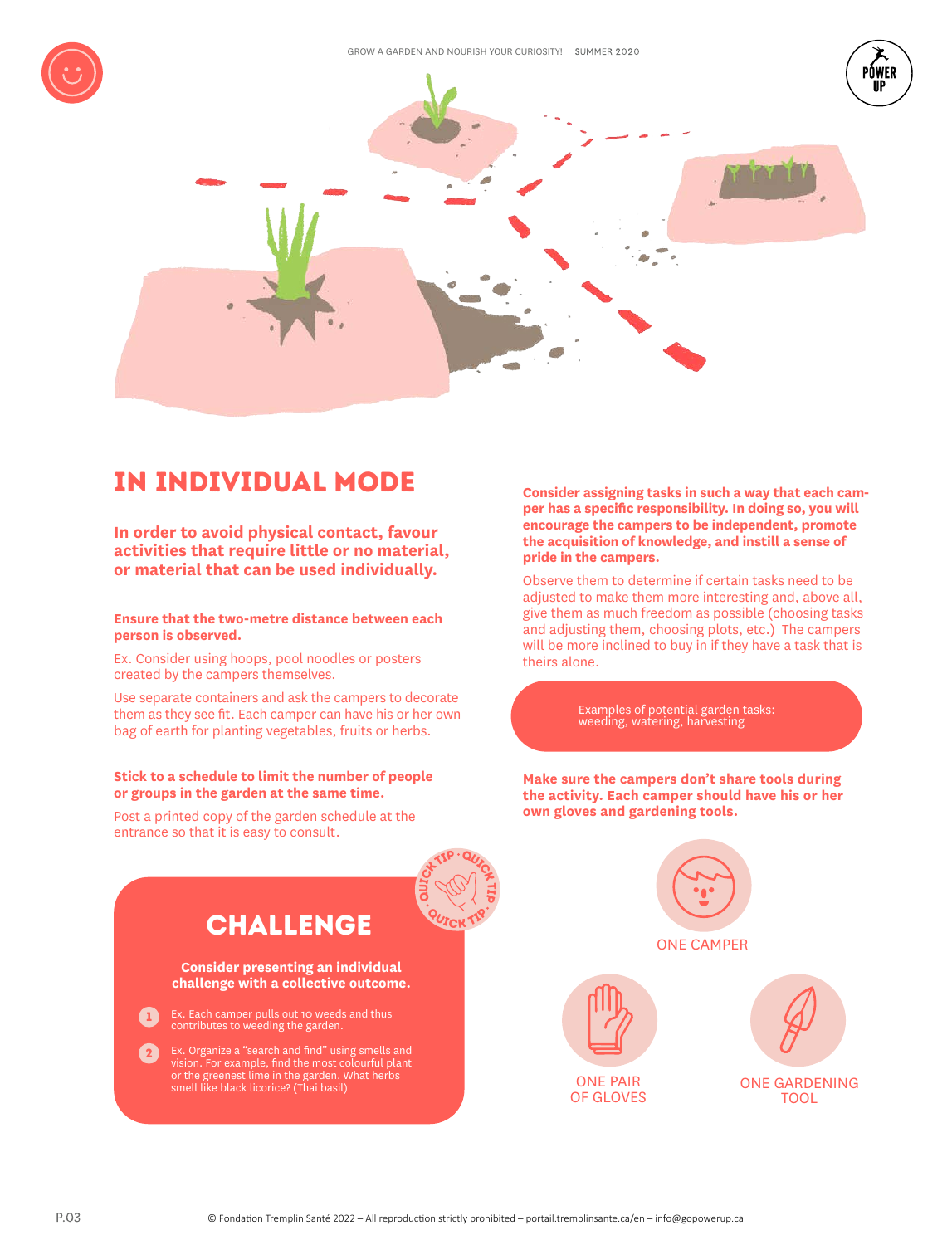



auter TIP

**CALTIP** 

**QUICK TIP** 



### wash-o-THON

**Make hand - and tool - washing fun and instructive.**

**At the entrance to the garden, create a space for hand-washing with water and soap or hand sanitizer (ex. Purell).** 

Make sure there are posters reminding the campers about the proper hand-washing technique.

Refer to the tool entitled **Hand-washing is awesome**.

Comical idea: During the day, play a trick on your campers! Reverse the steps to see if they continue to look at the poster, or remove it.

**Ask the campers to wash their hands each time they enter and exit the garden.**

**Make sure that hygiene guidelines are observed at all times.**

**Wear gardening gloves (and not latex gloves) to keep your hands clean.**

Attention, wearing gardening gloves is not a substitute for hand-washing before and after the activity.

# WASH WASH WASH

**Put up posters showing the proper procedure for washing gardening tools.**

- Using water and soap, remove the earth and garden residue from the tools and dry them with a clean towel. 1
	- Wipe the tool handles with a disinfectant solution or soak them directly in the disinfectant solution.
- Air-dry the tools. 3

1

2



### **If more than one group uses the garden on a given day, make sure that a counselor disinfects the tools between groups.**

### **Provide the necessary products:**

Cleaner : soap

Disinfectant : phenol-based product (Lysol solution of 20%), bleach preparation (20ml bleach per 1 L of water).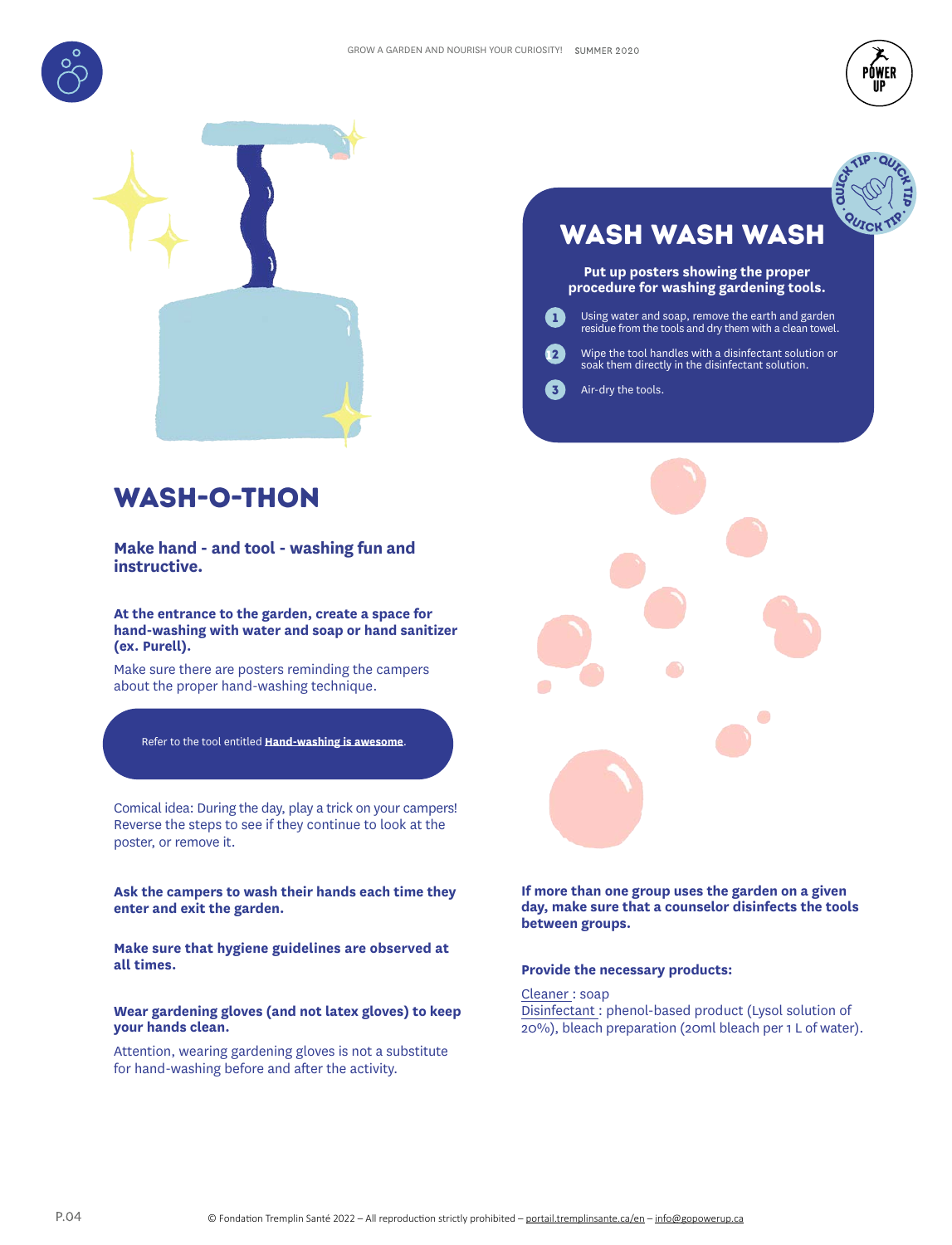



## POWER UP tricks

### **Grow drought-resistant species that don't require much watering.**

Ex. Lavender and thyme

### **Plants often need a little help: Consider using a natural fertilizer.**

Ex. Spent coffee, wood ash, egg shells, banana peel cut into pieces

### **Consider using natural means to repel undesired insects from your garden:**

Ex. Spent coffee

auton TIP

**CHIP** 

**QUICK TIP** 

**Check the weather forecast and only water the plants when they need it!** 

**Make sure that the garden is close to a water source to simplify watering as well as hand- and tool washing.** 

**Put down mulch in the garden to reduce watering frequency.** 

**Are you motivated? Are you a budding gardener at heart? Offer to check in on the garden on a regular basis to make sure it's doing well!**



**Want to present an activity that lets your campers quickly taste success? Consider growing seedlings.** 

Refer to the **I have a green thumg activity**, you'll see that it's simple!

**Fruit trees can also be an interesting source of discovery for your campers, depending on the space available at camp.** 

**Favour food plants that produce early in the summer so that the campers can harvest them** 

Ex. Strawberries, lettuce, herbs, radishes



#### **Observe the presence of unwelcome visitors?**

To discourage groundhogs, skunks or other small mammals from snacking on the fruits of your labour, install a plastic owl or pinwheels close to the garden.

### **Favour food plants that produce early in the summer so that the campers can harvest them**

Ex. Strawberries, lettuce, herbs, radishes

**For timely results, purchase plants that are ready to plant, such as tomatoes and ground cherries.**

### **Consider making compost with your campers.**

Compost nourishes plants and protects them against certain harmful insects or diseases.

## with YOUR HANDS

**The best gardening tool: your hands!**

Encourage your campers to use their fingers to plant: it's more fun that way, and it requires fewer materials. And since their hands are bound to get dirty, the campers will be more inclined to wash them.

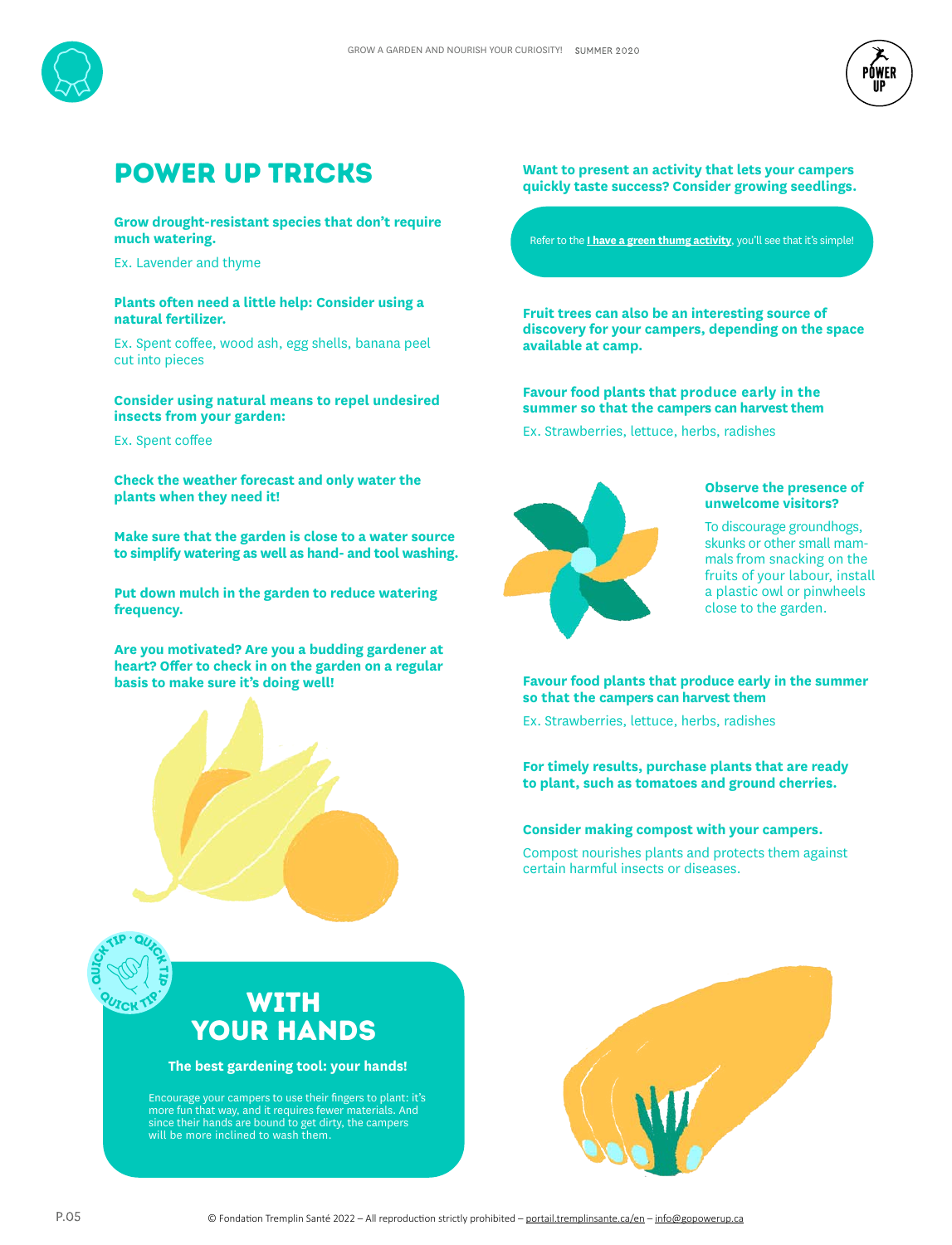

### step up your game in the garden

### **Get active !** 1

### **Organize a treasure hunt near the garden!**

In proximity to various plants, set up clues leading to the treasure. Make sure that the campers enter the garden one at a time and bring information back to the entire group.

#### **Set up courses**

Create special movements and active challenges at each station in the garden. Ex. Jump like a rabbit to reach the carrots, slither like a worm to make it to the cucumber, etc.

#### **Create sun and rain dances.**



**Do relaxation exercises or yoga near the garden.**

### <sup>2</sup> **Discover!**

### **Teach your campers to recognize insects and animals that are useful in the garden.**

Ex. Bees, earth worms, lady bugs, frogs and toads are important allies for a healthy garden.

**Challenge the campers to a guessing game on fruits and vegetables.**

To get you started, please refer to the **Energy quiz**.

### **Ask your campers to find fruits and vegetables that are similar in colour to an object.**

Ex. Can you find a fruit that grows in the garden and that's the same colour as this water bottle?

### **Identify edible flowers with your campers, learn to recognize them, and taste them.**

Have your campers discover the following edible flowers: borage, nasturtium, mallow, clove pink and daylily.

### **Stage a singing competition on the theme of fruits and vegetables.**

There are so many, but how many do you know? This type of activity can make waiting times more dynamic, for example during hand-washing and in moments of transition, etc.